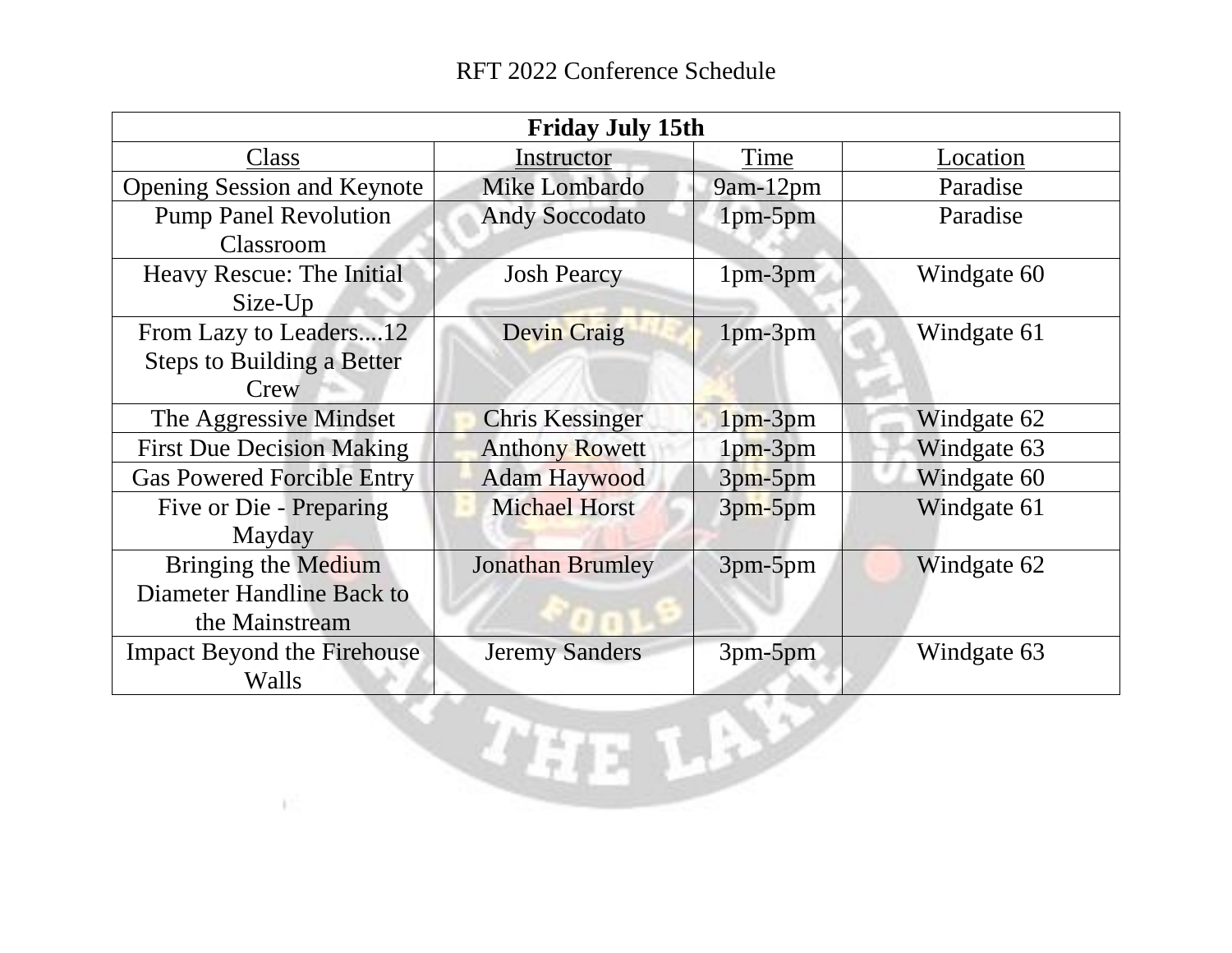| <b>Saturday July 16th</b>                                                                  |                                                   |           |                                           |  |  |
|--------------------------------------------------------------------------------------------|---------------------------------------------------|-----------|-------------------------------------------|--|--|
| Class                                                                                      | Instructor                                        | Time      | Location                                  |  |  |
| Mile High to the Dirty South<br><b>HOT</b>                                                 |                                                   | 8am-5pm   | <b>Sunrise Beach Training</b><br>Facility |  |  |
| <b>Irons and Saws</b>                                                                      | <b>Josh Pearcy</b>                                | 8am-5pm   | <b>Sunrise Beach Training</b><br>Facility |  |  |
| <b>Pump Panel Revolution HOT</b>                                                           | <b>Andy Soccodato/The</b><br><b>Water Thieves</b> | 8am-5pm   | <b>TBD</b>                                |  |  |
| The Dynamic Fire Chief                                                                     | <b>Craig Haigh</b>                                | 8am-5pm   | Windgate 63                               |  |  |
| First Due with a Clue:<br><b>Essential Functions of the 1st</b><br><b>Engine and Truck</b> | Tim O'Connor                                      | 8am-12pm  | Windgate 60                               |  |  |
| <b>Fire Ground Considerations</b>                                                          | <b>Bobby Eckert</b>                               | 8am-12pm  | Windgate 61                               |  |  |
| <b>Intoxicated Leadership</b>                                                              | <b>Benjamin Martin</b>                            | 8am-12pm  | Windgate 62                               |  |  |
| The Mayday Mindset                                                                         | <b>Robert Ramirez</b>                             | 1pm-5pm   | Windgate 60                               |  |  |
| The Art of Reading Smoke                                                                   | <b>Rob Backer</b>                                 | $1pm-5pm$ | Windgate 61                               |  |  |
| <b>Where We Come From</b>                                                                  | <b>Benjamin Martin</b>                            | 1pm-5pm   | Windgate 62                               |  |  |
|                                                                                            |                                                   |           |                                           |  |  |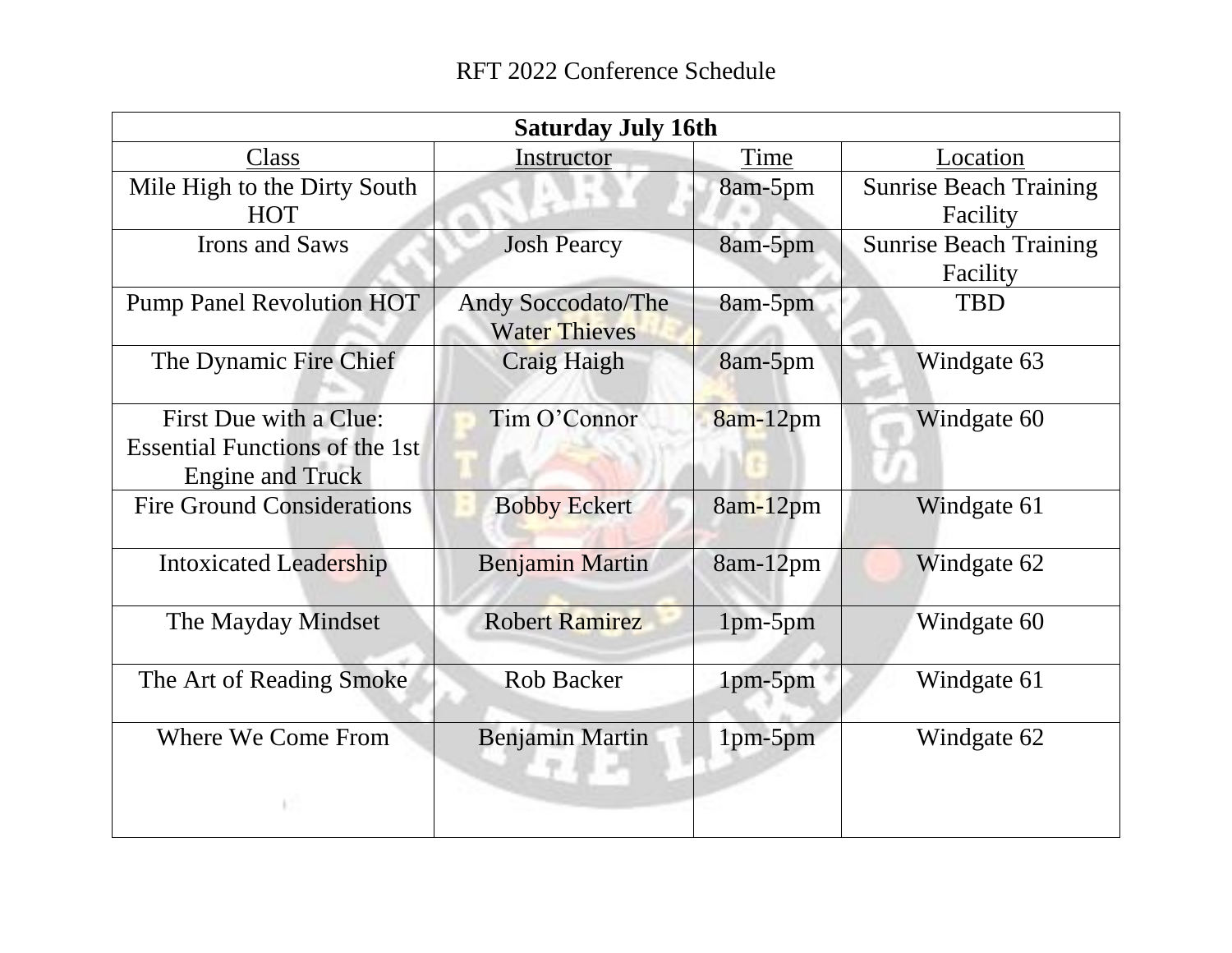| <b>Sunday July 17th</b>                 |                           |            |                               |  |  |
|-----------------------------------------|---------------------------|------------|-------------------------------|--|--|
| Class                                   |                           | Time       | Location                      |  |  |
| Searchable vs Survivable HOT            | Sean Duffy/Valor Fire     | 8am-5pm    | <b>Sunrise Beach Training</b> |  |  |
|                                         | <b>Training</b>           |            | Facility                      |  |  |
| Man vs Machine                          | <b>Robert Ramirez</b>     | 8am-5pm    | <b>Sunrise Beach Training</b> |  |  |
|                                         |                           |            | Facility                      |  |  |
| <b>Pump Panel Revolution HOT</b>        | <b>Andy Soccodato/The</b> | 8am-5pm    | <b>TBD</b>                    |  |  |
|                                         | <b>Water Thieves</b>      |            |                               |  |  |
| <b>Next Level Extrication HOT</b>       | <b>Rescue Redefined</b>   | 8am-5pm    | Reed's Automotive (A          |  |  |
|                                         |                           |            | Road Location)                |  |  |
| Leadership & Followership in            | <b>Zach Bruhn</b>         | $8am-12pm$ | Windgate 60                   |  |  |
| the Fire Service                        |                           |            |                               |  |  |
| The Imperfect Pitch                     | William Knight            | 8am-12pm   | Windgate 61                   |  |  |
| <b>Beds to Bundles: The Flexibility</b> | <b>Anthony Rowett</b>     | 8am-12pm   | Windgate 62                   |  |  |
| of Stretching Hose-lines                |                           |            |                               |  |  |
| The 9 L's: Keys to High                 | <b>Corley Moore</b>       | 8am-12pm   | Windgate 63                   |  |  |
| Performance                             |                           |            |                               |  |  |
| Total Size-Up for the First Due         | <b>Zach Bruhn</b>         | $1pm-5pm$  | Windgate 60                   |  |  |
| <b>Company Officer</b>                  |                           |            |                               |  |  |
| The Tactical Engine                     | <b>Nick Peppard</b>       | $1pm-5pm$  | Windgate 61                   |  |  |
| A Fire Officer's Guide to               | Dennis Reilly             | 1pm-5pm    | Windgate 62                   |  |  |
| Dealing with Discipline                 |                           |            |                               |  |  |
| <b>Reflexive Readiness: Principles</b>  | <b>Corley Moore</b>       | 1pm-5pm    | Windgate 63                   |  |  |
| of Success                              |                           |            |                               |  |  |

小片